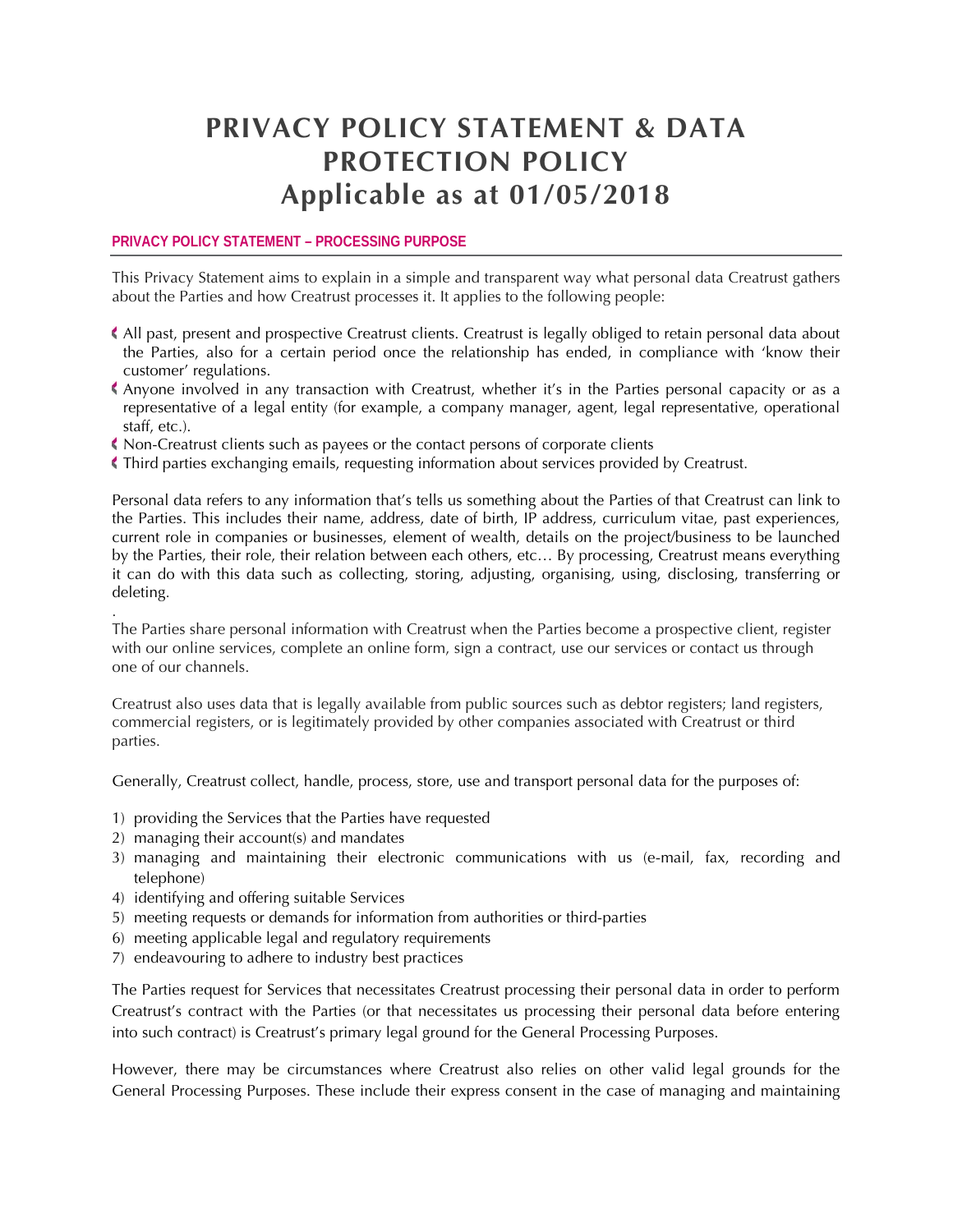electronic communications and any relations the Parties hold with Creatrust, Creatrust's legitimate interests as a business (except where such interests are overridden by their interests or rights) in the case of Creatrust's adherence to industry best practice, or Creatrust's compliance with a legal obligation in the case of meeting requests from information from authorities.

Creatrust may also use the Parties personal data to:

- 1) confirm their identity, reputation, educational background, and source of funds;
- 2) improve service levels being provided to the Parties
- 3) manage Creatrust's business
- 4) maintain Creatrust's records
- 5) communicate with the Parties
- 6) conduct analysis and better understand client behaviours on a statistical basis
- 7) improve and support Creatrust's operations
- 8) conduct audits
- 9) market Creatrust's services
- 10)tailor Creatrust's offerings to the Parties
- 11)the extent necessary to comply with court orders, law, rules, regulations, codes of practice, guidelines or requests applicable to Creatrust

Creatrust's compliance with legal obligations is Creatrust's primary legal ground for the Specific Processing Purposes. However, there may be circumstances where Creatrust also relies on other valid legal grounds for the Specific Processing Purposes. These include their express consent in the case of sending the Parties alerts (etc.), Creatrust's legitimate interests as a business (except where such interests are overridden by their interests or rights) in the case of enhancing and supporting Creatrust's operations and processing necessary in order to perform Creatrust's contract with the Parties (such as, for example, in the case of confirming their identity, source of wealth, credit worthiness, etc.).

With a view towards Creatrust Processing Purposes, and without further notice to the Parties, Creatrust may collect, handle, process, store, use and transport their personal data, including through one of Creatrust's affiliates, third-party service providers, regulators and other authorities, which may or may not be within the European Economic Area.

Further, please be advised that Creatrust may engage each other as well as other affiliates and third-party service providers as sub-processors for services relevant to the Creatrust Processing Purposes whilst Creatrust endeavor to consolidate all information about how Creatrust uses their personal data in this Privacy Policy.

Further information about the purposes for which Creatrust may use their personal data may be contained in privacy notifications provided to the Parties on or before collection of their personal data, within Creatrust's agreements with the Parties, or Creatrust's terms and conditions which govern Creatrust's relationship with the Parties. Any processing of their personal data will be only for Creatrust Processing Purposes or for any other purposes specifically permitted by applicable Data Protection Laws. If it becomes necessary to change the purpose(s) for which the data is processed, Creatrust will inform the Parties of the new purpose(s) and, if required, obtain their consent before any processing occurs.

#### **DATA PROTECTION**

Creatrust applies an internal framework of policies and minimum standards across all our business to keep the Parties data safe These policies and standards are periodically updated to keep them up to date with regulations and market developments. More specifically and in accordance with the law, Creatrust takes appropriate technical and organisational measures (policies and procedures, IT, security ect.) to ensure the confidentiality and integrity of the Parties personal data and the way it is processed.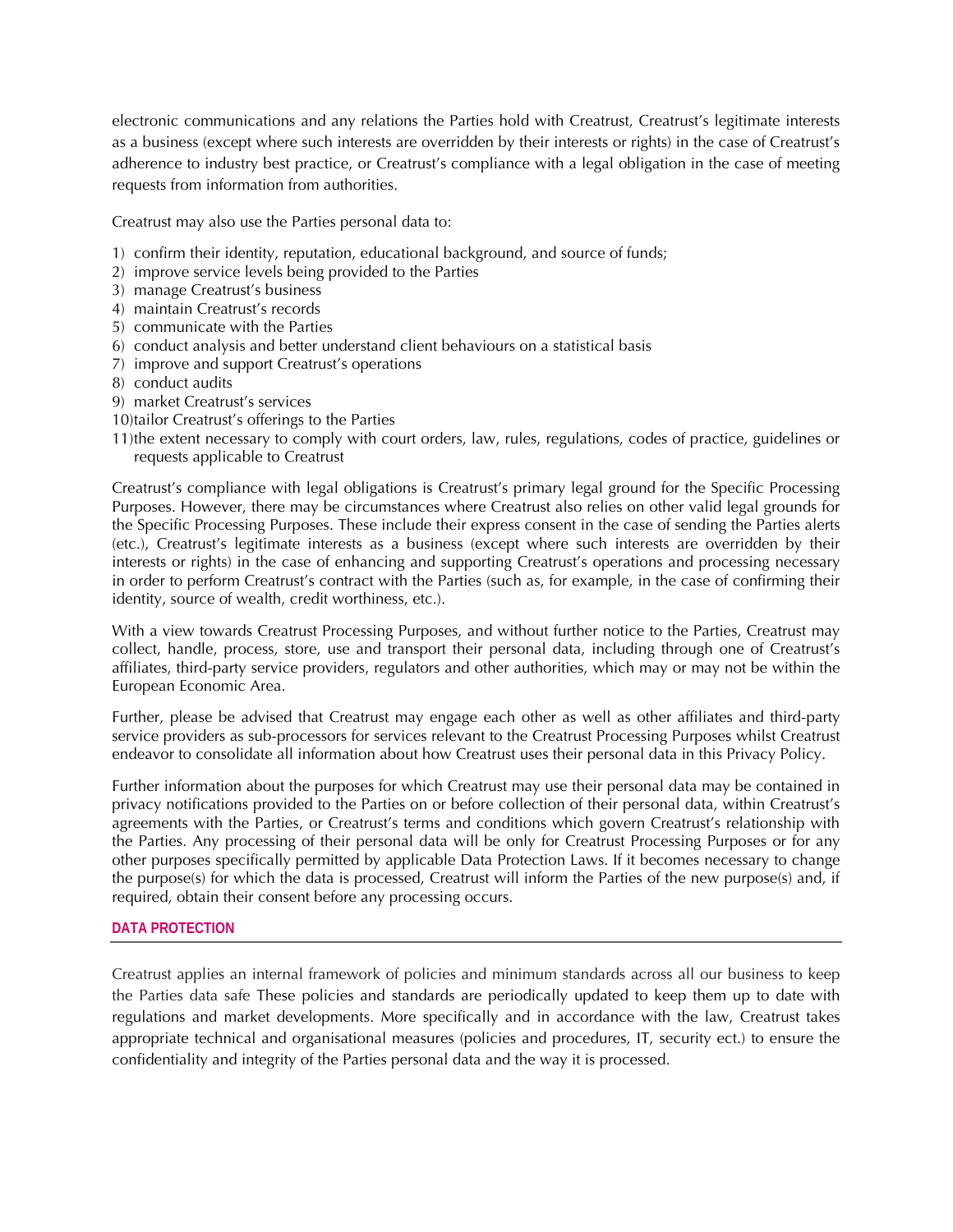In addition, Creatrust's employees are subject to confidentiality and may not disclose their personal data unlawfully or unnecessarily.

The Data Protection principles stipulated below set out the main responsibilities which apply to Creatrust when processing Personal data. Whenever Creatrust processes Personal data, it should comply with these Data Protection principles.

# **A. FAIRNESS AND TRANSPARENCY**

Creatrust should only use Personal data in a fair, lawful and transparent manner:

Personal data should only be processed when an individual has been presented with a privacy notice at the point of collecting their personal data

The privacy notice should set out clearly and in plain language the categories of personal data being collected and the way in which Creatrust will process this data. The contents of privacy notices must meet the requirements of relevant legislations

Any new data processing initiatives which are likely to result in a high risk to individuals' interests must be subject to a privacy impact assessment and new approved initiatives may require the adoption of a new privacy notice which outlines the way in which Creatrust will process personal data

# **B. PURPOSE LIMITATION**

Creatrust should only process personal data for specific stated purposes:

Personal data should only be processed in line with the purposes set out in the privacy notice

Sharing personal data, Creatrust should ensure it is only shared with those who require access to achieve the stated purposes

Processing personal data for purposes other than those set out in the relevant privacy notice is subject to approval and sign-off from the Manager

# **C. DATA MINIMISATION**

Creatrust should only collect and process necessary personal data:

Creatrust should only collect personal data which is necessary for achieving the purposes set out in the privacy notice. If a specific category of personal data does not serve a purpose, it should not be collected

# **D. ACCURACY**

Creatrust should ensure personal data is kept accurate and up-to-date. The Parties will promptly inform in writing of any changes in these personal data so that:

Personal data Creatrust holds would remain up-to-dates and accurate Inaccurate personal data would be corrected Out dated personal data should be updated or deleted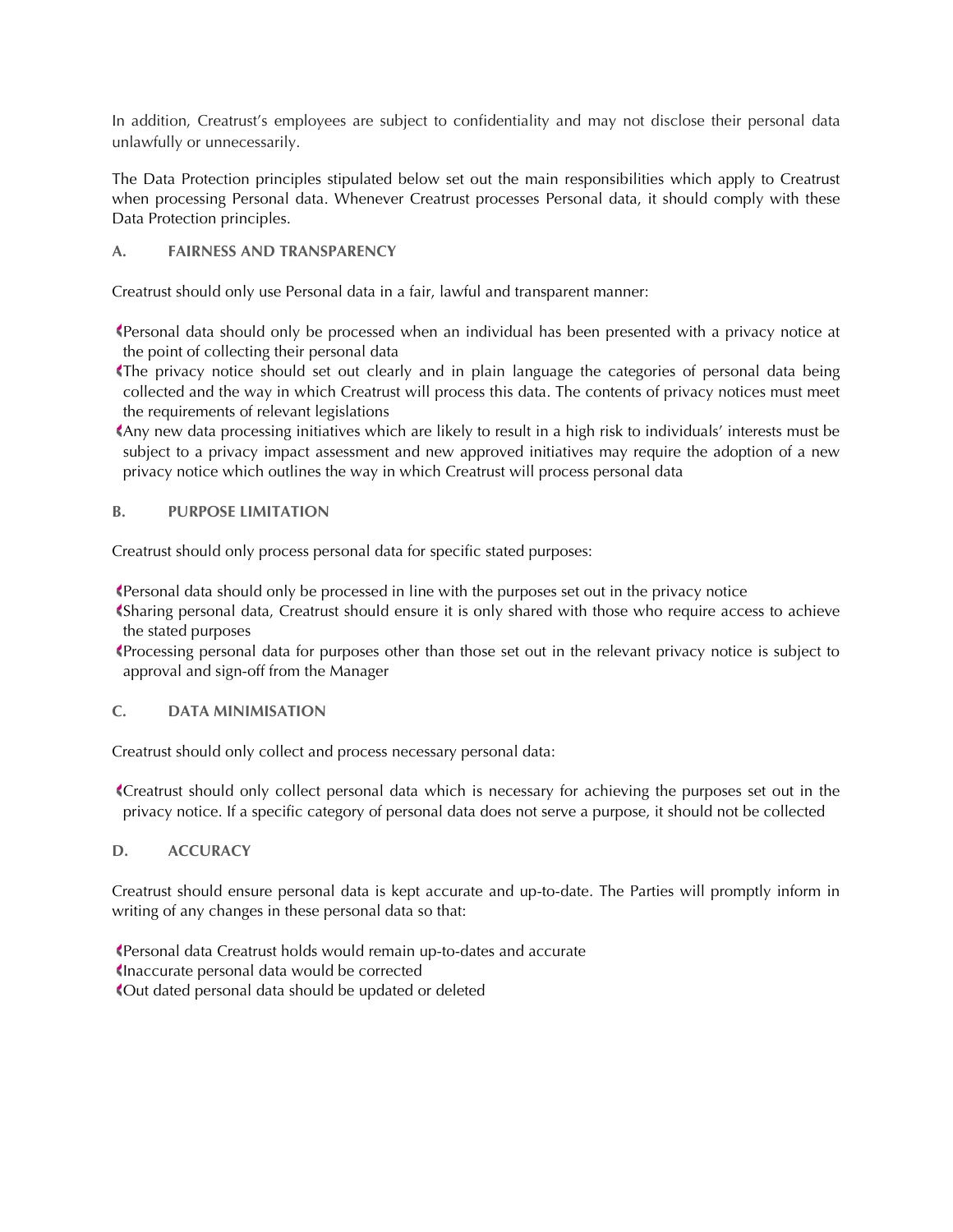## **E. STORING LIMITATION**

Creatrust should only retain personal data for as long as is necessary:

Personal data should be kept in a form which permits identification of individuals for no longer than is necessary for the purposes for which the personal data is collected and processed

Retained personal data should be evaluated in order to determine whether it is possible to derive a benefit from the data without the personal data.

Data exceeding 5 years of storage after the leave of a Party should be deleted from the database unless Creatrust thinks a longer storage period would be necessary.

## **F. INTEGRITY AND CONFIDENTIALITY**

Creatrust shall endeavour to keep personal data secure:

Personal data must be stored and processed in a secure manner

Personal data should not be shared with anyone who does not require access to the personal data Personal data should be protected. Good security practices should be adopted, such as using robust passwords and encrypting hardware.

## **G. DATA TRANSFER TO SUB CONTRACTORS**

Creatrust shall secure personal data transfer:

Personal data transfers to third parties outside of the EEA are subject to the approval of the Manager and shall only be permitted where they are in accordance with the privacy notice or are otherwise permitted by relevant legislation

Creatrust will ensure that an appropriate transfer solution is in place to safeguard the personal data being transferred

#### **H. THIRD PARTIES ENGAGEMENT**

Creatrust shall check and enforce third parties processes:

Third parties involved in the processing of personal data on behalf of Creatrust must be subject to a contract which contains the required personal data protection terms

All agreements with third parties processing personal data on behalf of Creatrust shall be subject to the approval of the Manager

#### **DIRECT MARKETING**

Once in a while, Creatrust may use the Parties personal data (including, but not limited to, their name and contact details) to send the Parties news and services offers; but Creatrust cannot do so without obtaining their express consent in accordance with applicable Data Protection Laws.

In that regard, the Parties are advised that unless the Parties have previously indicated that they do not wish to receive marketing materials from Creatrust, their consent for Creatrust to use and disclose their personal Data for the above direct marketing purposes has been obtained in accordance with Data Protection Laws under existing privacy notices, agreements, and terms and conditions, as part of their ongoing relationship with Creatrust.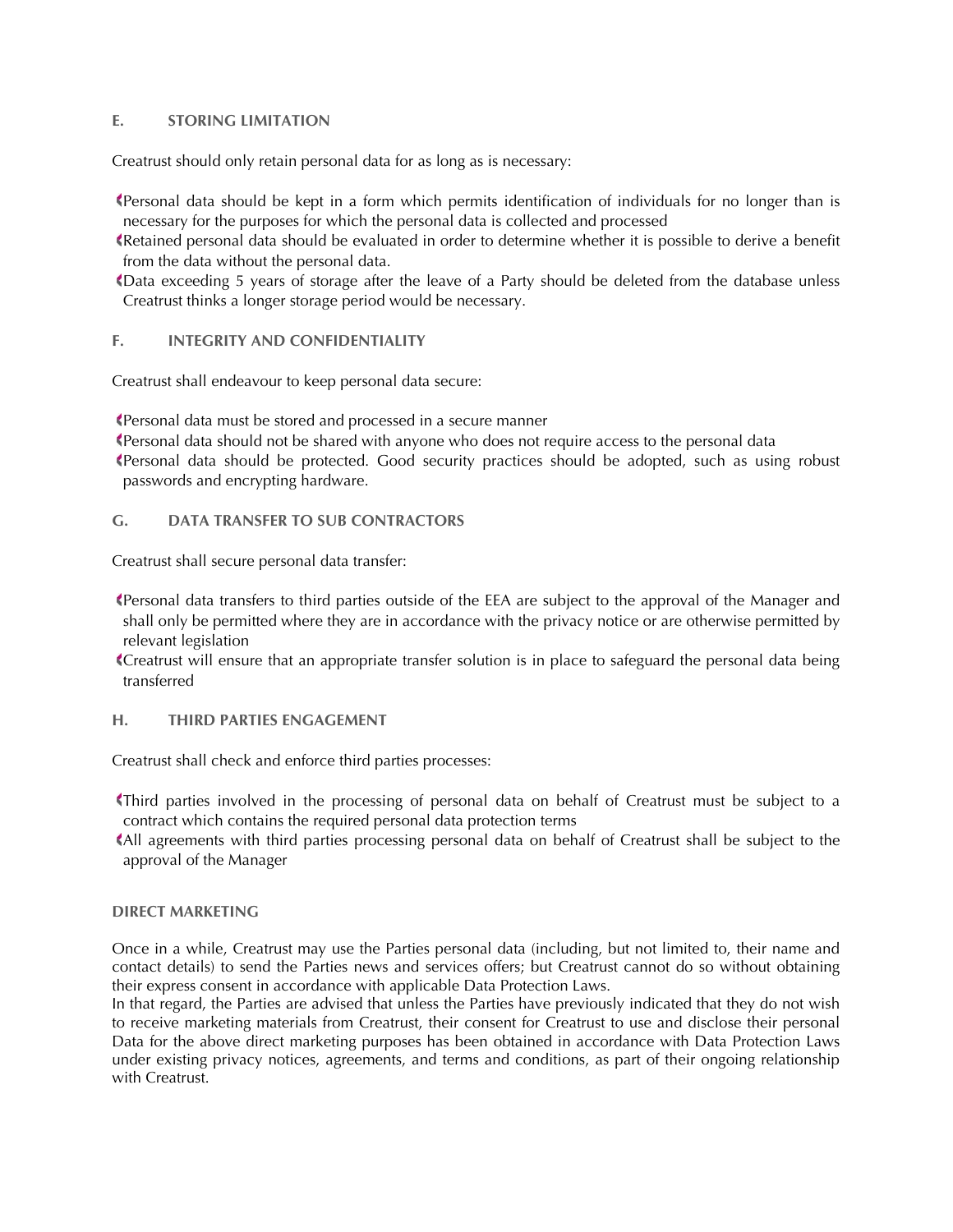Even if the Parties have previously given Creatrust their express consent to use and disclose their personal data for the above direct marketing purposes, the Parties may withdraw their consent at any time free of charge by contacting Creatrust at the following address: [creacom @ creatrust.com.](mailto:creacom@cretrust.com) The withdrawal of the Parties consent will be processed and will take effect as soon as possible.

#### **THE PARTIES RIGHTS**

Under applicable Data Protection Laws the Parties have certain rights that may include the right to limit how their personal data is processed. The Parties have the right to decline providing information Creatrust may request but Creatrust may not be able to make certain services available as a result.

In addition, unless the provision of these data is not authorized by Laws or by an authority or Creatrust thinks that the communication is not relevant or could breach confidentiality, the Parties may, where permitted under the Data Protection Laws:

Check whether Creatrust hold their personal data

Ask Creatrust to provide the Parties with a copy of their personal data,

Ask how Creatrust processes, maintains and shares their personal data

Require Creatrust to correct any of their personal data that is inaccurate, under certain circumstances

request the deletion of their personal data so long as the Creatrust is not required to retain such information in order to meet its legal or regulatory obligations, manage risks or business purposes

Should the Parties have a request regarding the processing of their personal data please contact Creatrust at [Creacom @ creatrust. com.](mailto:creacom@creatrust.com)

Further, if the Parties wish to enforce any of their rights please contact the relevant Data Protection Officer of Creatrust. If the Parties are concerned that Creatrust has not complied with their legal rights, The Parties may contact Creatrust's board of dreictor at Direction @ creatrust.com. Only the Luxembourg tribunals and authorities are competent in case of dispute on these matters.

This privacy policy constitutes an important part of any agreements, mandates or other binding arrangements Creatrust may have or enter into with the Parties from time to time, and amended versions reflecting changes may be posted on Creatrust website once in a while. The Parties should regularly consult Creatrust website in order to remain aware of changes to Creatrust's policies.

However, nothing in this privacy policy or any amended version will serve to limit their rights under applicable Data Protection Laws.

In this website Creatrust Sarl is referred to as "Creatrust" and may collect information about the Parties (such as their name, email address, address and company) through this website. If the Parties ask to be added to any of Creatrust's distribution lists for any material Creatrust will use this information for that purpose. Creatrust will also use the information for internal analysis to determine the type of investors that are registering and whether Creatrust have dealt with them before. Creatrust will take appropriate steps to keep any such information secure as mentioned previously in the data protection.

By accessing the Creatrust websites the Parties consent to the processing by Creatrust and its agents of any personal information given by the Parties. Creatrust may provide their personal data to Creatrust's affiliates and to firms assisting Creatrust. Creatrust may also disclose their personal information where Creatrust believe in good faith that disclosure is required under law, to cooperate with regulators or law enforcement authorities or to protect Creatrust's rights.

In the event of a proposed or actual merger, sale or other transfer of all or the relevant portion of Creatrust's assets or business, the information Creatrust have collected about the Parties may be disclosed to the potential acquirer or successor for due diligence purposes and to complete the transaction. This privacy policy will continue to apply unless otherwise informed by Creatrust or its successor.